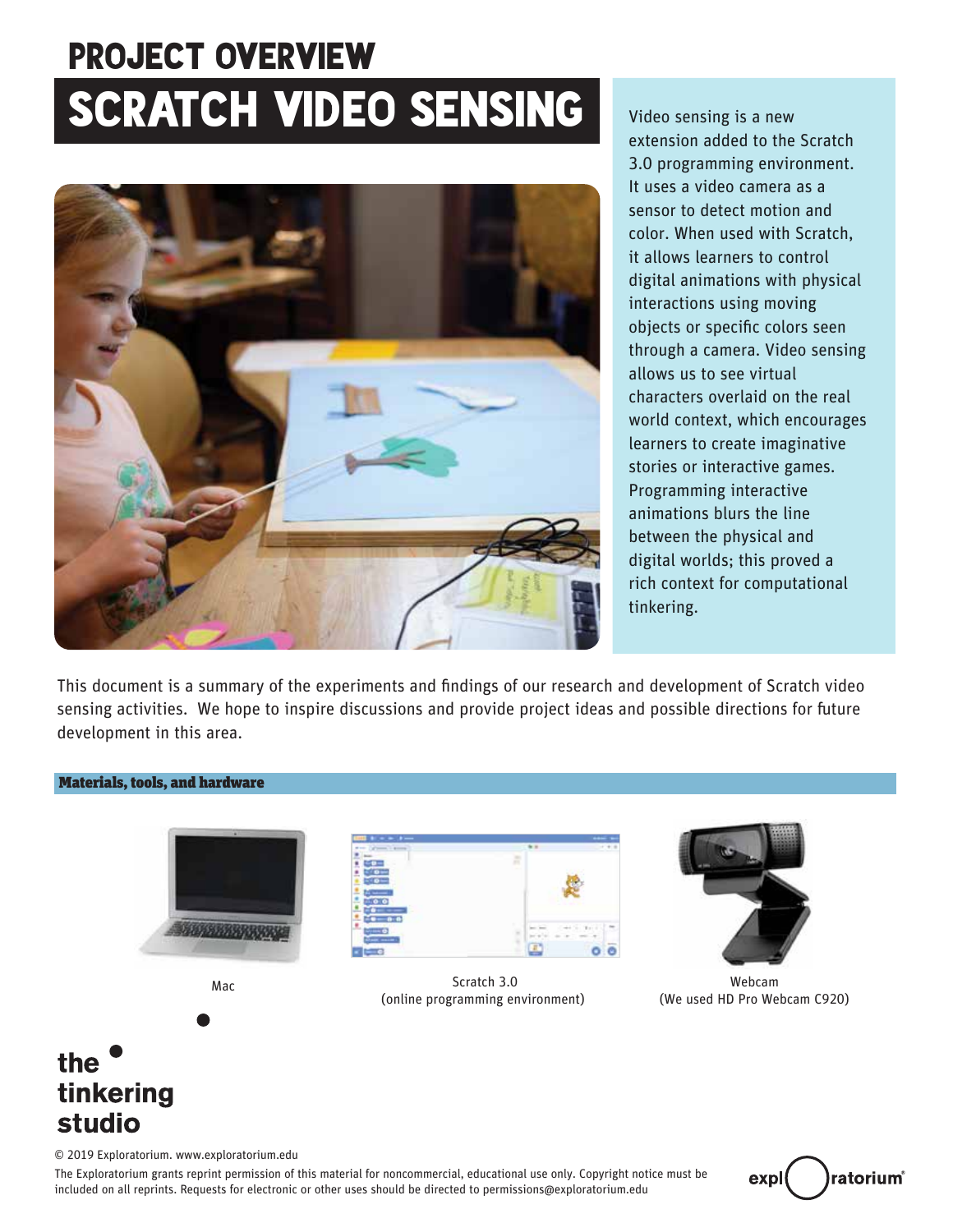These blocks allow learners to interact with their Scratch project using a webcam. You will find them in the **Video Sensing** category in Scratch.



Turns on the webcam, which enables you to use video sensing blocks.



Sets the transparency of the background on the scale from 0 to 100. 0 means full transparency, 100 means a complete white background.



A variable block. The video sensing can detect the amount of the motion on a specific sprite or the entire background.

# touching color

A color sensing block. The video sensing can detect a specific color that you chose in the color window.

#### Early prototype

Our first experiment started with an idea that someone on the team asked "Could we create a Marble Machine and add a layer of augmented reality to play music, or trigger, virtual characters to pop-up as the ball rolls down the track?" Our team was curious to try this out with the Scratch video sensing.

We created a physical ball run and had a webcam capture the ball run stage, then we superimposed several virtual colored circles on the Scratch screen.





*Physical Ball Run The Ball Run as seen in the Scratch environment*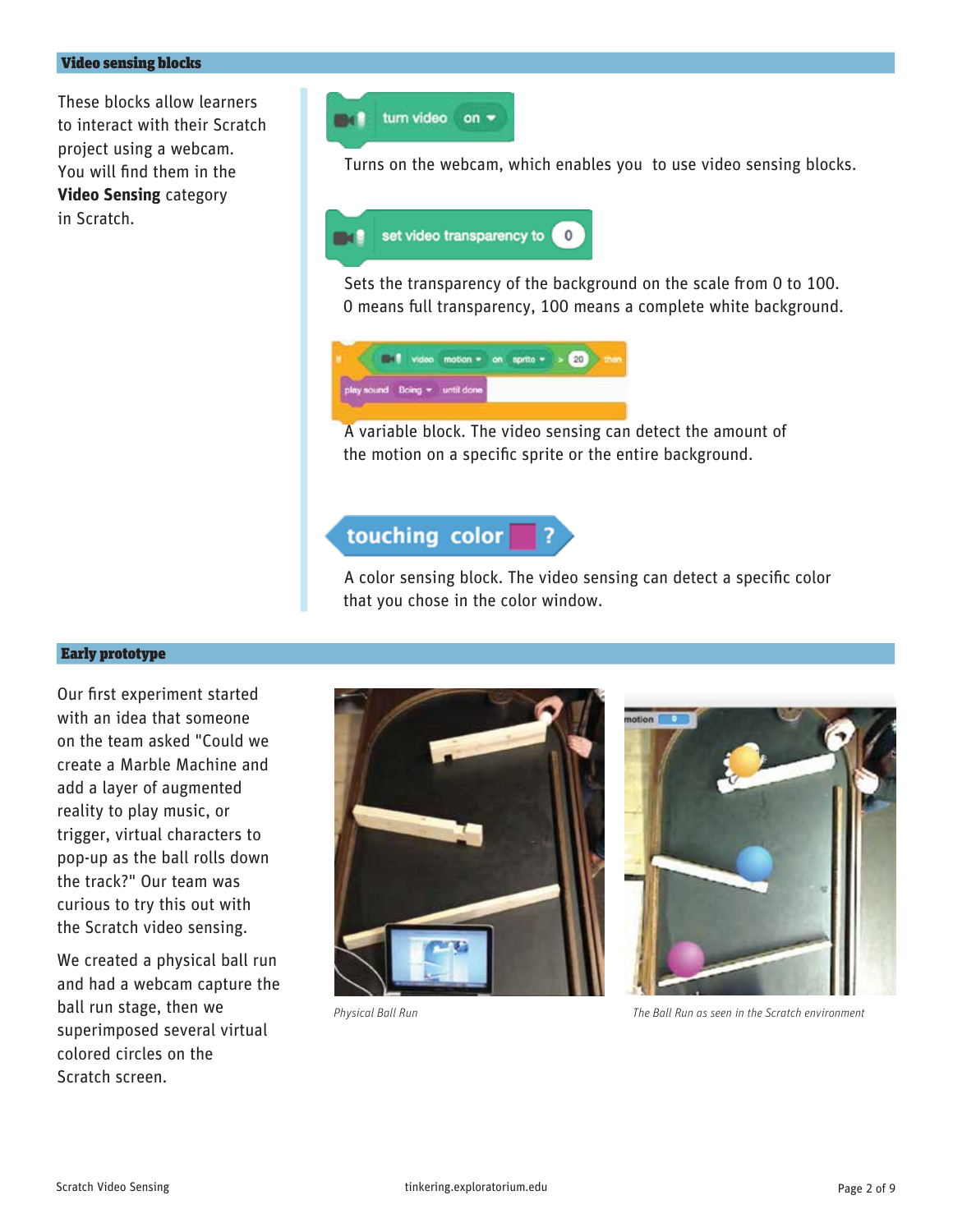The code we used:



#### *The code means*

*"If the video motion on this sprite is greater than 20, THEN play sound "boing""* 

We assigned code to the virtual colored circles on the ball run stage. When the physical ball rolled over the circles, the video sensing detected the amount of motion. If the amount was greater than 20, it triggered a digital character (a ghost) to appear on the screen.



#### What we liked (What felt like tinkering to us)

*The ability to have the virtual* ● *There were two types of and physical object inhabit the same space felt creative, which encouraged our interactive visual story making. The possibility of what we could do with the video sensing technology seemed to be endless.* 

*tinkering—one with physical and another with digital contents—and we saw those two were amazingly intertwined. Compared to other coding activities such as micro:bit or Digital Light Play, video sensing really merged the physical and digital environments into one space through a camera, and let us approach the two realms (physical and digital) more synthetically and harmoniously.* 

- *We liked the endless feedback loop: moving physical objects, adjusting digital characters, and modifying code. The continuous process naturally invited collaboration and encouraged working with others.*
- *We enjoyed the performing aspect. Unlike other Scratch projects, a video sensing project requires you to perform each time you run the program. Depending on the performance (i.e. where the ball runs), your project might go in a different direction than you anticipated, but we actually enjoyed the improvisation and felt that process was tinkerable and generative.*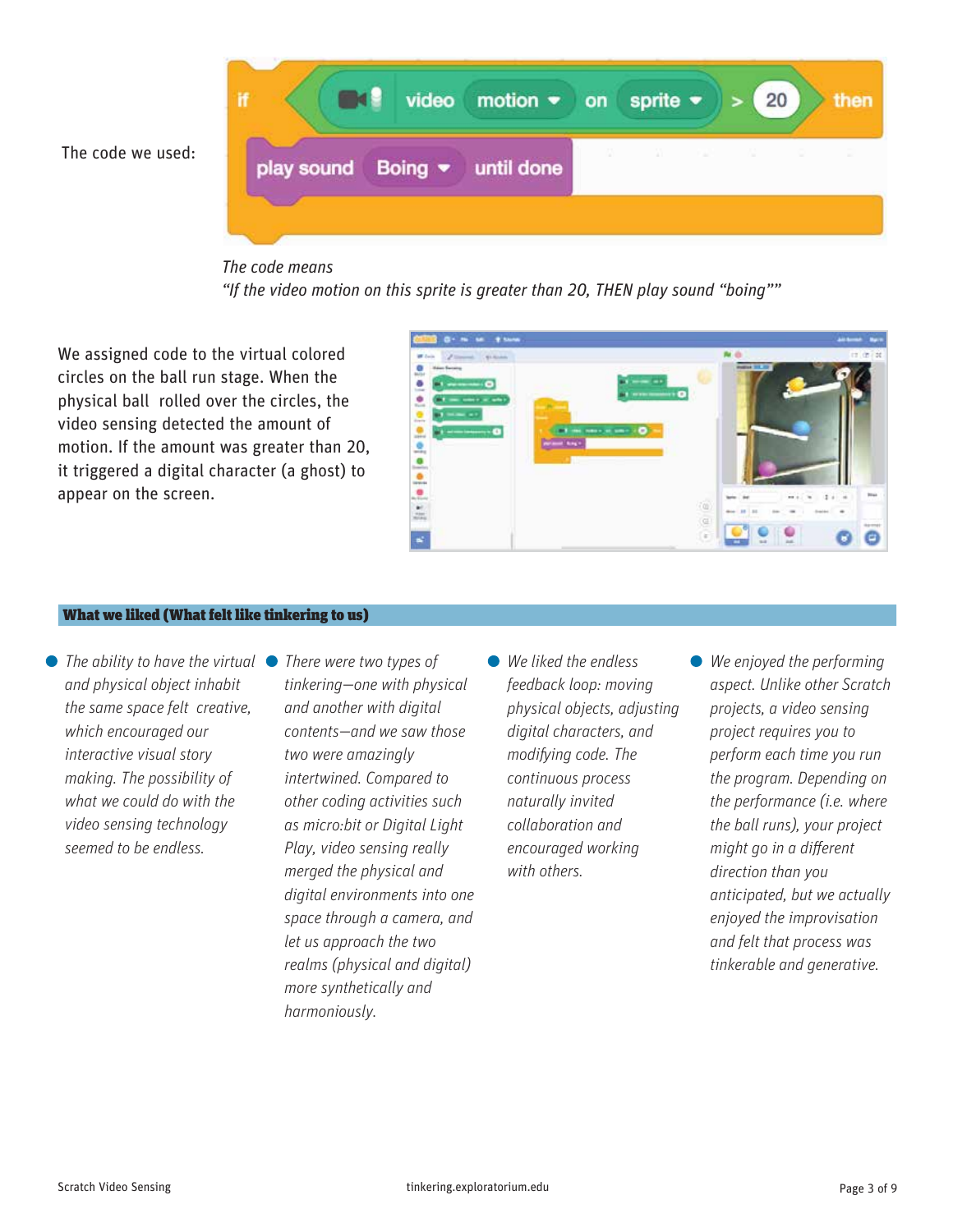#### Prototyping Video Sensing in the Tinkering Studio

#### Set-up:

We created a couple of overhead camera platforms with lights and called them video sensing stations as a stage to capture learner's animation. This set-up helped to create an inviting atmosphere in the space. This also helped the tinkering space look more like a creative studio rather than a computer classroom.

#### Scaffolding an introduction to Scratch video Sensing:

One of our big challenges was how to get learners engaged meaningfully within a short timeframe. Although Scratch is widely known, few people had experience using the video sensing capabilities of Scratch 3.0.

We started with a couple of simple program examples running and let learners play with the set-up:





Underwater scene with fish. The animation changed "When touching blue" and "When touching yellow"

Capturing virtual butterflies with a butterfly net "When touching net color"





Ball run animation was triggered "If the motion is greater than 20 then..." or "When touching ball color"

We first encouraged learners to play with the programs as they were set up, and while they played we pointed out the various parts, such as the webcam, the virtual sprites, and the code that was animating the characters. These simple starting points helped to spark learners' initial interest and often resulted in longer interactions.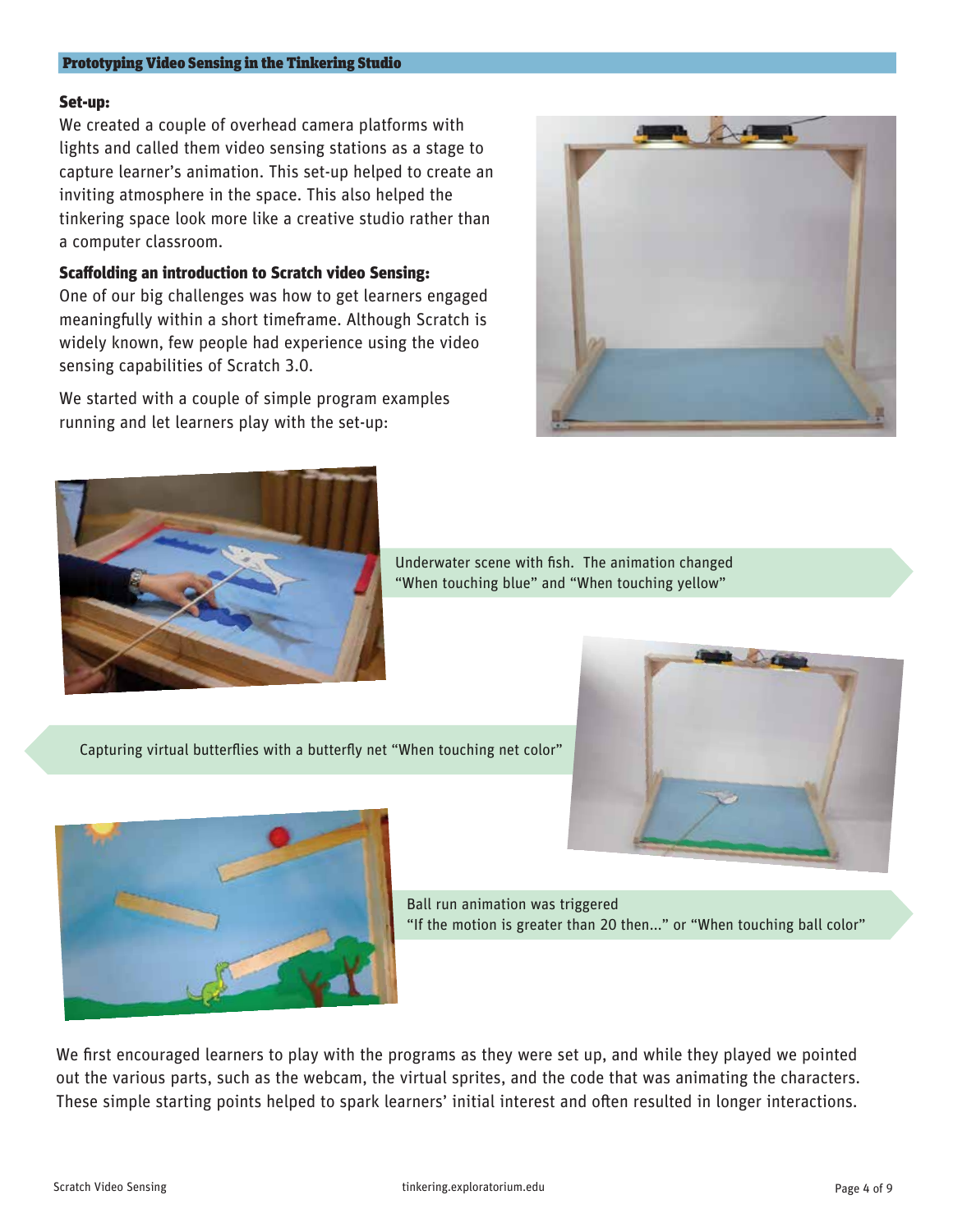We found important shifts of ownership—from playing with the examples to forming their own ideas—could happen in a couple of ways:

#### **1** Choosing your own sprite

*We found learners' interest immediately heightened when*  we offered the collection of sprites and told them that they *could switch sprites to their favorite one.* 

#### 2 Making a small adjustment to the code

*Sometimes making the smallest change in the code was*  enough to shift the ownership. It might be changing the *number of steps or sizes of the sprites when responding to the video feed.* 



#### **B** Using your own body as a physical input

*Instead of the physical objects that we prepared, we often let learners use their own hands.* 

#### **4** Creating your own character

*Learners were more engaged when they created characters by themselves We prepared a table with craft materials and tools (scissors and tape) to let learners create their own characters. Once they created a character, we took a photo of it to import as a digital sprite in Scratch. As soon as learners saw the character that they created in physical form get transported into the virtual world, they were immediately engaged.* 

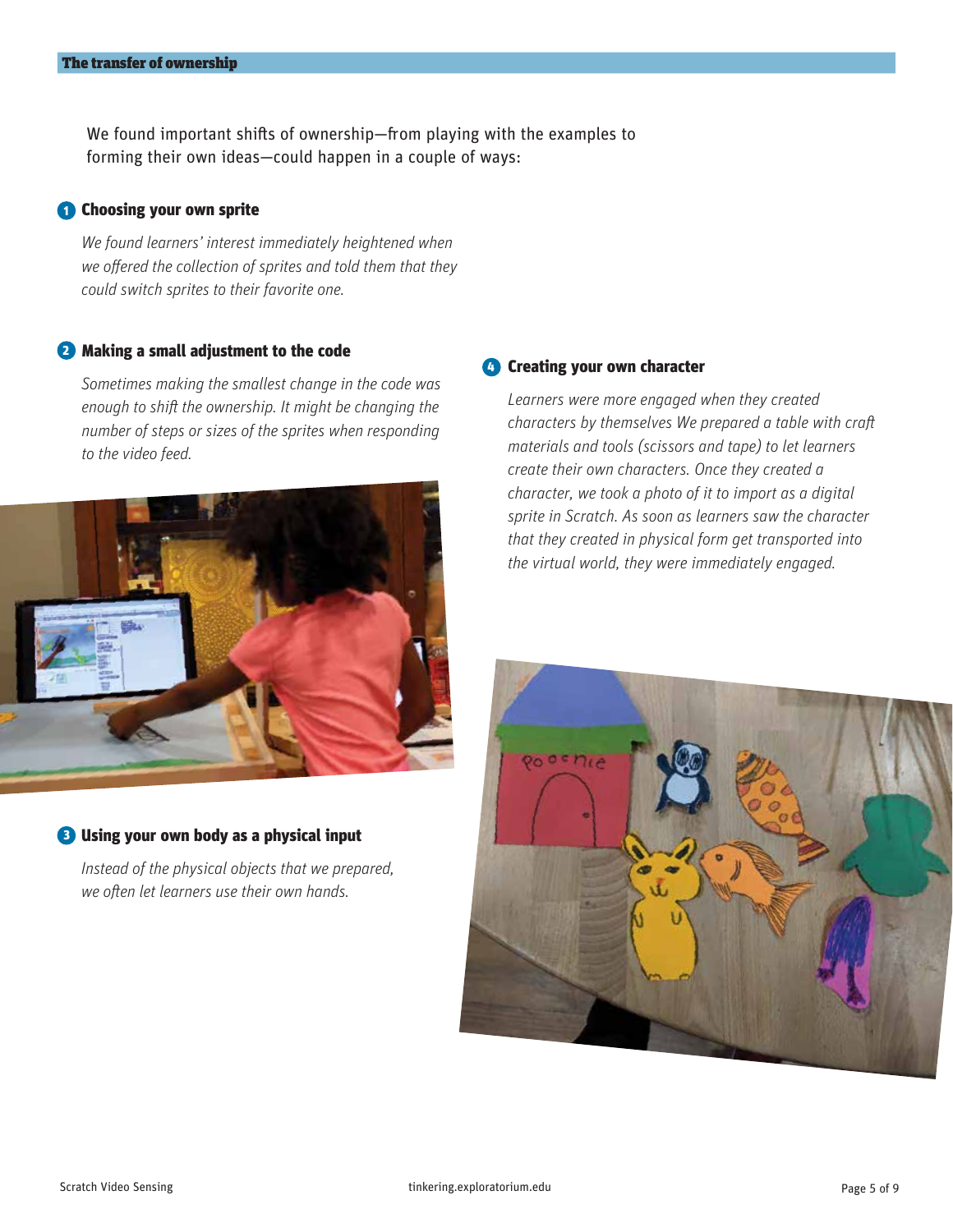#### Facilitation

The Scratch video sensing activity is still in the prototype stage and we are experimenting in many ways with how to engage learners in this activity. We discovered the following findings about facilitating this activity:

#### **What we called it**

We called the activity "Interactive Animation with Scratch", a simple way to help it sound more familiar to learners instead of calling it "Video sensing with Scratch." It was important to minimize the amount of new concepts and tools that learners had to know at the beginning, and keep it low threshold so that learners could recognize quickly what the activity was about.

#### **Creating a microworld**

Scratch is a versatile and open-ended platform, supporting learners to make anything they want. This was problematic because learners might easily deviate from their video sensing project at any time. While introducing (and throughout most of the entire activity) we tried to stay with the learner, guiding and curating the learner's experience focusing on video sensing. The important role of the facilitator here was to



*Tinkering Studio entry sign*

navigate their journey by identifying a core set of useful blocks for the video sensing project. This facilitating experience led us to create a video sensing "microworld" in collaboration with the Lifelong Kindergarten group at MIT Media lab. It is still a prototype, but we are hoping to identify a core set of frequently used coding blocks, sprites, and features in order to support learners exploring video sensing more independently.

#### **Coding cards**

These simple coding cards also helped our facilitation. We made it clear that we were using a video feed—physical motion or specific color— as an "input", and the output was the Scratch animation. Calling out that the input could be either Color or Motion on the coding cards was helpful for learners to understand the cause and effect relationship in the project.



**Motion Detection**  $\tan x = \tan x$  aprile  $x$ 

*color detection coding card motion detection coding card*

Color sensing turned out to be better for beginners than motion sensing, since it didn't get triggered accidentally by learner's hands or other objects.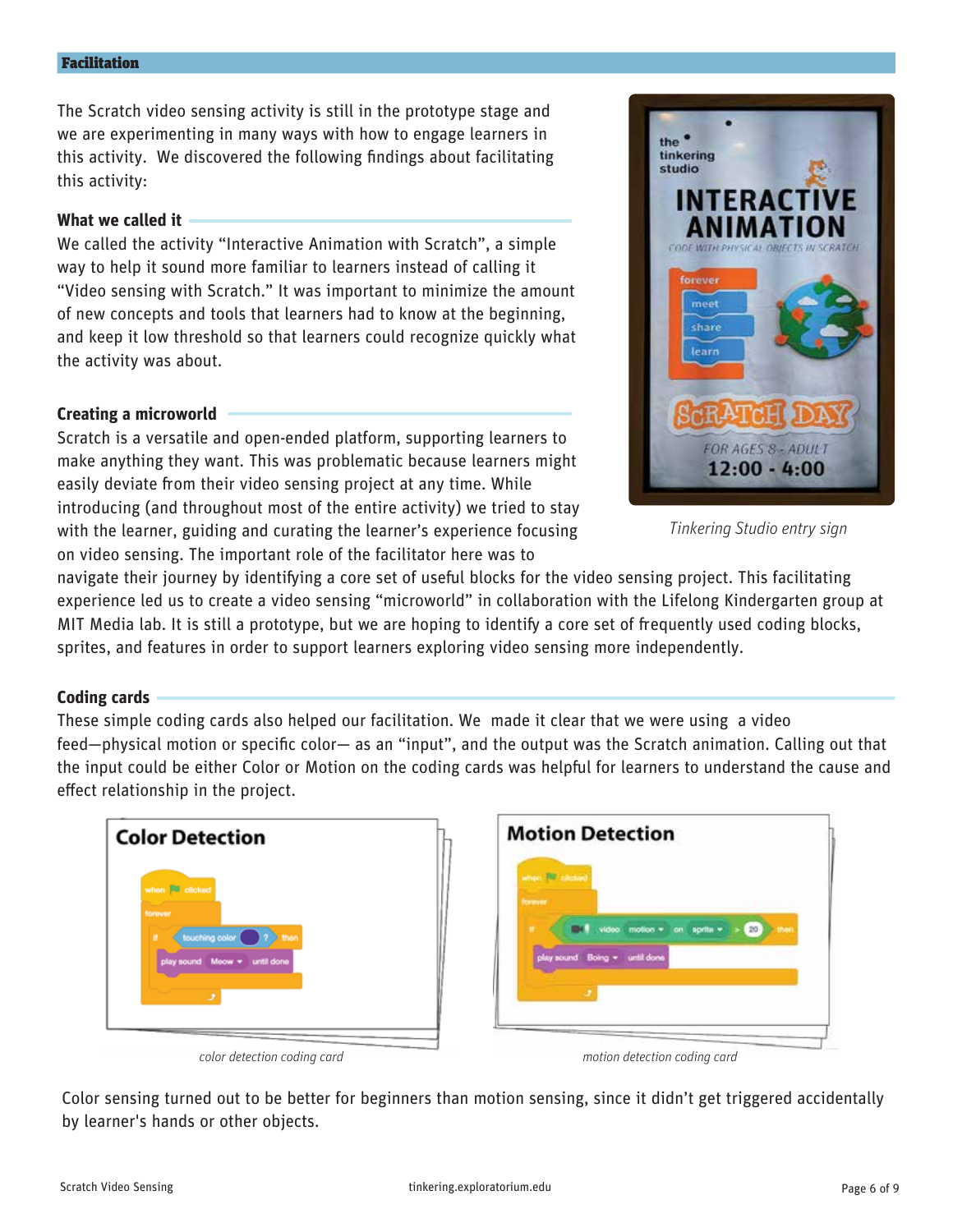For example:

After learners picked their own sprite or imported their own handmade sprite, we often asked simple questions such as "What would you like your character to do?" If it sounded too broad for them to answer, we asked more limited questions so that learners could quickly find the next steps.

*"Where would you like your character to be?"*

showing that the character can move with mouse

### *"How big would you like it to be?"*

showing that it can change the size by the block "Change size to"

# *"How would you like it to move?"*

showing some blocks in the motion section

## *"Would you like to add some sound?'*  showing the blocks in the sound section

## *"What would you like it to do when it touches the ball, the net, etc..?"*

showing the character can react to a physical motion or specific color

These questions helped learners navigate through the project. They may not have clear intentions at the beginning, but taking a moment to talk about their immediate next step could eventually guide them to shape the project over time. As a facilitator, it was

important to know a few simple Scratch blocks to get started and to make suggestions for blocks based on the learner's ideas. Also, facilitators could be more like interpreters, guiding them by showing how learner's ideas could be expressed in the form of Scratch blocks.

#### Examples of visitor's projects



A visitor's hand trying to catch a butterfly





*A virtual character climbing down the ladder*

*Don't punch the panda game*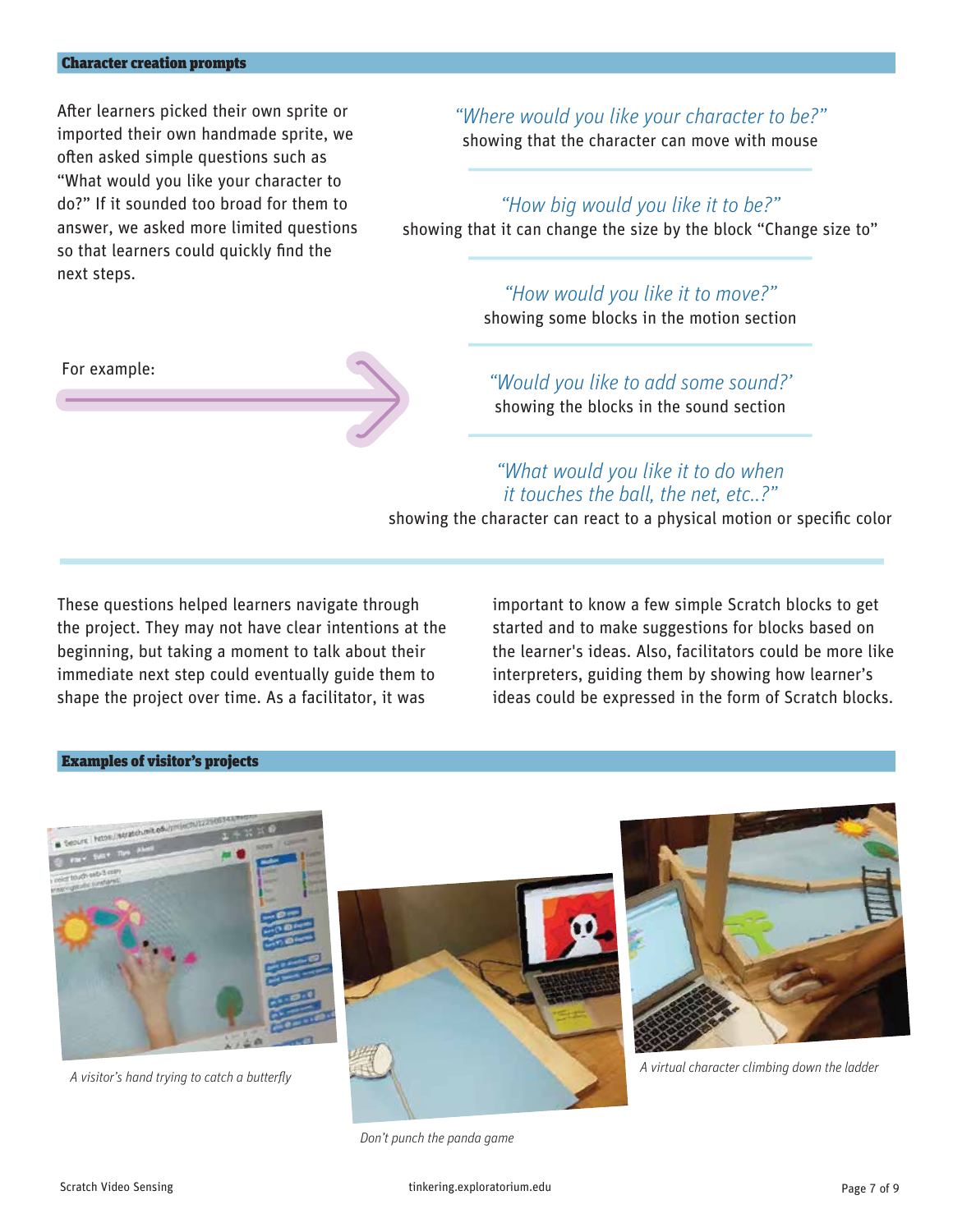#### Possible Next Steps

#### **Full body, large scale video sensing:**

It's always fun to play with scaling things up! We haven't tried video sensing in a large scale environment, but we are curious to know how learner's experience will change when we scale things up from a table top station to an immersive large environment.

#### **Sharing with large community:**

Scratch has a large user community but sharing video sensing projects has not been so easy because physical components rely on a live video feed. We would like to explore other ways of sharing video sensing projects that can support both physical and digital worlds, as well as the coding information.

#### **Software development-Enabling "following" the physical motion:**

The most common request from learners during the R&D process was how to make a sprite "follow" a physical object. For example, learners often wanted to move their hand in front of the camera and have a sprite follow wherever the hand was moved.

Currently, it is possible to write a program to keep a sprite away from the hand, but doing the opposite is not so easy.



#### **Software development-Video sensing Microworld:**

We would like to revise the prototype version of the video sensing microworld that the our collaborators at the Media Lab created. The microworld might include a set of prompts, blocks, materials, and environments that work well together to support rich explorations within the area of video sensing. Our goal is to introduce a microworld that learners can start with and can be expanded as needed.

#### **Stand alone video sensing station:**

Once we developed a microworld, it might also lead us to the development of a stand- alone video sensing station. We see Scratch video sensing as a good candidate to become an independent exhibit station with a stage, webcam, computer and a good set of props and materials.